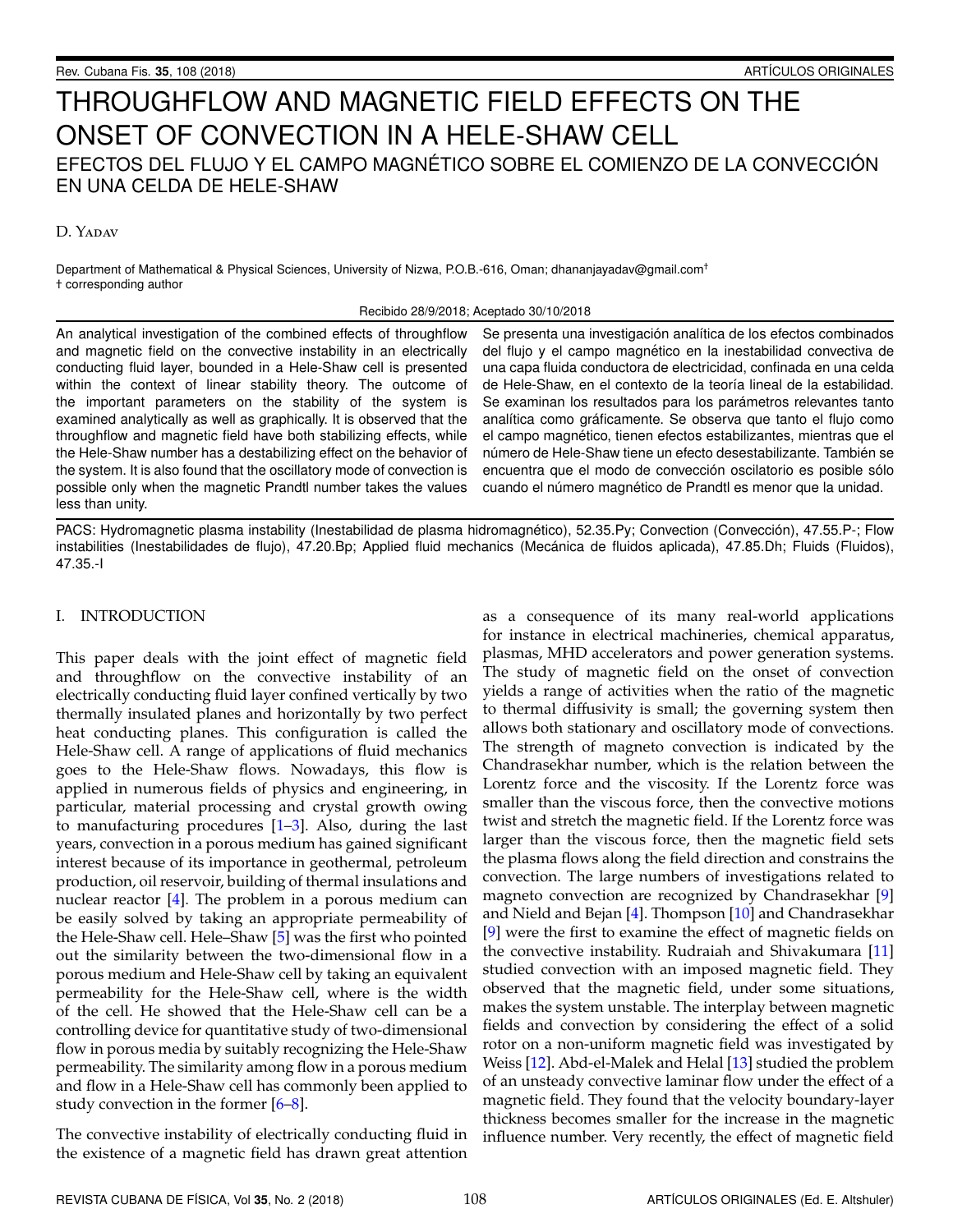on the convective instability in nanofluids was considered by Yadav et al. [\[14](#page-5-11)[–18\]](#page-5-12), Chand and Rana [\[19,](#page-5-13)[20\]](#page-5-14), Sheikholeslami et al.  $[21-23]$  $[21-23]$ , Al-Zamily  $[24]$ , Gupta et al.  $[25]$  and Hamada et al. [\[26\]](#page-5-19).

The throughflow effect on the convective instability in an electrically conducting fluid layer with magnetic field is an important concept because of its applications in engineering, geophysics and magneto-hydrodynamics. In situ processing of electronic components, chemical equipment, cooling of nuclear reactors, energy assets such as coal, geothermal energy, oil shale and many real-world problems frequently occupy the throughflow in a Hele-Shaw cell. The significance of buoyancy-driven convective instability in such circumstances may become important when specific processing is needed. Besides, the throughflow effect in such situations offers the opportunity of controlling the convective instability by regulating the throughflow in accumulation to the gravity. Throughflow changes the basic temperature profile from linear to nonlinear with layer height, which influences the stability of the system considerably. The effect of throughflow on the onset of convection was studied by Jones and Persichetti [\[27\]](#page-5-20). Its extension to porous medium was made by Wooding [\[28\]](#page-5-21), Sutton [\[29\]](#page-5-22) and Nield [\[30\]](#page-5-23). They observed that the effect of throughflow is not always stabilizing and depends on the character of the boundaries. Khalili and Shivakumara [\[31\]](#page-5-24) examined the effect of throughflow on the onset of convection in a porous medium with internal heat generation. They observed that throughflow destabilizes the system in the presence of an internal heat source, even if the boundaries are of the same type. Later on, many investigators studied the effect of throughflow on convective instability for different types of fluids [\[32–](#page-5-25)[36\]](#page-5-26).

However, no study has been found in the literature which considers the effect of throughflow on magneto convection confined within a Hele-Shaw cell. Therefore, here we examine the combined effect of throughflow and magnetic field on the convective instability in an electrically conducting fluid layer, bounded within a Hele-Shaw cell. By linear stability theory, the critical conditions for stationary and oscillatory convections are derived analytically, and discussed graphically.

## II. MATHEMATICAL MODEL

In this work, an infinitely extended horizontal incompressible electrically conducting fluid layer of height *d* is considered. The fluid layer is confined between two parallel boundaries at  $z^* = 0$  and  $z^* = d$  which are preserved at uniform but different temperatures *T* ∗ *l* and *T* ∗ *u* (*T* ∗ <sup>\*</sup> > *T*<sub>u</sub><sup>\*</sup>), respectively. The fluid shall be infinite in the *x*−direction, but restricted in the *y*−direction by sidewalls at *y* <sup>∗</sup> = 0 and  $y^* = b$ . For a suitably small thickness,  $b \ll d$ , the flow can be estimated as a 2−dimensional Stokes flow in the *x* − *z*−plane, usually called a Hele-Shaw flow. A constant magnetic field  $H^* = (0, 0, H_0^*)$  is applied. The physical configuration of the system is shown in figure [1.](#page-1-0) Asterisks are used to differentiate the dimensional variables from the

non-dimensional variables (without asterisks).

<span id="page-1-0"></span>

Figure 1. The physical configuration of the system.

<span id="page-1-1"></span>By considering the Hele-Shaw approximation and using the Boussinesq approximation, the governing equations under this model are:

<span id="page-1-2"></span>
$$
\nabla^* \vec{\sigma}^* = 0,\tag{1}
$$

$$
\frac{\mu}{K}\vec{\sigma}^* = -\nabla^* p^* + \rho_0 \left[1 - \beta (T^* - T_u^*)\right] \vec{g} + \mu_e (\vec{H}^* \cdot \nabla^*) \vec{H}^*,\tag{2}
$$

<span id="page-1-3"></span>
$$
\left[\frac{\partial}{\partial t^*} + (\vec{v}^* \cdot \nabla^*)\right] T^* = \alpha \nabla^{*^2} T^*,\tag{3}
$$

<span id="page-1-4"></span>
$$
\left[\frac{\partial}{\partial t^*} + (\vec{v}^* \cdot \nabla^*)\right] \vec{H}^* = \nu_m \nabla^{*2} \vec{H}^* + (\vec{H}^* \cdot \nabla^*) \vec{v}^*,\tag{4}
$$

<span id="page-1-5"></span>
$$
\nabla^* \vec{H}^* = 0. \tag{5}
$$

Here,  $\vec{v}^*$  is the velocity of the fluid,  $t^*$  is the time,  $\rho_0$  is the fluid density at the reference temperature  $T^*_{u}$ ,  $p^*$  is the pressure,  $\vec{H}^*$  is the magnetic field,  $\beta$  is the thermal expansion coefficient,  $\alpha$  is the thermal diffusivity,  $K = b^2/12$ is the permeability of the fluid flow in the Hele Shaw cell,  $\mu$ ,  $\nu_m$ ,  $\mu_e$  and  $k$  are the viscosity, magnetic viscosity, magnetic permeability and thermal conductivity of the fluid, respectively. As stated before, eqs. [1](#page-1-1)[,2](#page-1-2)[,3](#page-1-3)[,4](#page-1-4)[,5](#page-1-5) are written under Boussinesq approximation, which neglects density differences except where they appear in terms multiplied by gavity's acceleration.

We assume that there is an upward throughflow with  $\frac{1}{2}$  constant mean value  $w_u^*$ . Thus the boundary situations are:

$$
w^* = w_{c'}^* \quad T^* = T_{l'}^* \quad \text{at} \quad z^* = 0,
$$
 (6a)

$$
w^* = w_{c'}^* \quad T^* = T_{u'}^* \quad \text{at} \quad z^* = d. \tag{6b}
$$

We define the following non dimensional variables:

$$
x = \frac{x^*}{d}, t = \frac{t^*}{d^2}\alpha, p = \frac{p^*d^2}{\mu\alpha}, T = \frac{T^* - T_u^*}{T_1^* - T_u^*}, \vec{\sigma} = \frac{d}{\alpha}\vec{\sigma}^*, \vec{H} = \frac{\vec{H}^*}{H_0^*}.
$$
 (7)

<span id="page-1-6"></span>The governing equations then become:

$$
\nabla \vec{v} = 0,\tag{8}
$$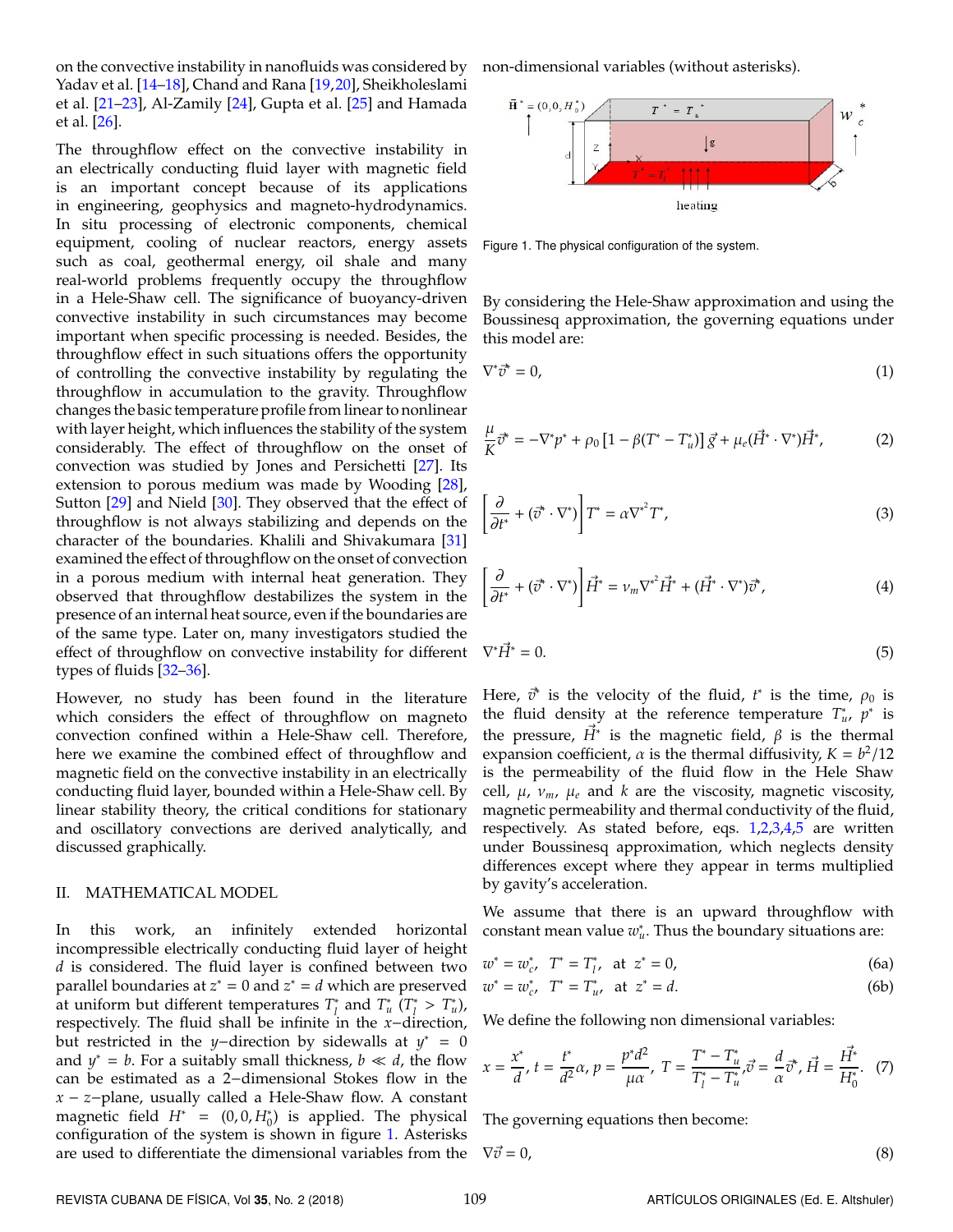$$
\frac{\vec{v}}{H_s} = -\nabla^p + R_a T \hat{e}_z + Q P_m(\vec{H} \cdot \nabla) \vec{H},\tag{9}
$$

<span id="page-2-1"></span>
$$
\left[\frac{\partial}{\partial t} + (\vec{v} \cdot \nabla)\right] T = \nabla^2 T,\tag{10}
$$

$$
\left[\frac{\partial}{\partial t} + (\vec{v} \cdot \nabla)\right] \vec{H} = (\vec{H} \cdot \nabla)\vec{v} + P_m \nabla^2 \vec{H},\tag{11}
$$

<span id="page-2-0"></span>
$$
\nabla \vec{H} = 0. \tag{12}
$$

In the non-dimensional form, the boundary conditions become:

$$
w = \lambda, \quad T = 1, \quad \text{at} \quad z = 0,
$$
\n
$$
(13a)
$$

$$
w = \lambda, \quad T = 0^*, \quad \text{at} \quad z = 0. \tag{13b}
$$

The non-dimensional parameters in eqs.  $8-12$  $8-12$  are  $R_a$  = *gd*3β∆*T*/αν (Rayleigh number), *H<sup>s</sup>* = *K*/*d* 2 (Hele-Shaw number), *P<sup>m</sup>* = ν*m*/α (magnetic Prandtl number),  $Q = \mu_e H_0^{*^2}$  $\int_0^2 d^2/\rho_0 \nu v_m$  (Chandrasekhar number),  $\nu = \mu/\rho_0$ (kinematic viscosity),  $v_m = \mu_e/\rho_0$  (magnetic viscosity) and  $\lambda = dw_c^*/\alpha$  (Pèclet number).

# *II.1. Basic State*

The basic state of the fluid is considered time-independent, and is given by

$$
\vec{v}_b = \lambda \hat{e}_z, \ T = T_b, \ p = p_b, \ \vec{H}_b = \hat{e}_z. \tag{14}
$$

<span id="page-2-3"></span>Then eq. [10](#page-2-1) gives:

$$
\frac{d^2T_b}{dz^2} - \lambda \frac{dT_b}{dz} = 0.
$$
\n(15)

The boundary conditions for  $T_b(z)$  are:

$$
T_b = 1 \text{ at } z = 0, \ T_b = 0 \text{ at } z = 1. \tag{16}
$$

With the application of the boundary conditions [16,](#page-2-2) the solution of eq. [15](#page-2-3) is

$$
T_b(z) = \frac{e^{\lambda} - e^{\lambda z}}{e^{\lambda} - 1}
$$
\n(17)

#### *II.2. Perturbation theory*

We now apply small perturbations on this basic state as:

$$
\vec{v} = \vec{v}_b + \vec{v}' , \ T = T_b + T', \ p = p_b + p', \ \vec{H} = \hat{e}_z + \vec{H}' \tag{18}
$$

where the primed quantities are functions of *x* and *t*.

After substituting the eq. [18](#page-2-4) into eqs. [8-](#page-1-6)**??**, and linearizing the equations, we get:

$$
\nabla \vec{v}' = 0,\tag{19}
$$

$$
\frac{\vec{\sigma}'}{H_s} = -\nabla p' + R_a T' \hat{e}_z + Q P_m \frac{\partial \vec{H}'}{\partial z},\tag{20}
$$

<span id="page-2-5"></span>
$$
\frac{\partial T'}{\partial t} + \vec{v}' \cdot \nabla T_b + \vec{v}_b \cdot \nabla T' = \nabla^2 T',\tag{21}
$$

<span id="page-2-6"></span>
$$
\frac{\vec{H}'}{\partial t} + \vec{v}' \cdot \vec{H}_b' + \vec{v}_b' \cdot \vec{H}' = \vec{H}' \cdot \nabla \vec{v}_b + \vec{H}_b \cdot \nabla \vec{v}' + P_m \nabla^2 \vec{H}' \tag{22}
$$

$$
\nabla \vec{H}' = 0. \tag{23}
$$

Operating on eq. [21](#page-2-5) with  $\hat{e}_z \cdot \nabla$  and using the eqs. (19) and (23), we obtain the -component of the momentum equation as:

<span id="page-2-7"></span>
$$
\frac{\nabla^2 w'}{H_s} - R_a \nabla_p^2 T' - Q P_m \nabla^2 \left[ \frac{\partial H'_z}{\partial z} \right] = 0.
$$
 (24)

<span id="page-2-8"></span>The *z*-component of the eq. [22](#page-2-6) is

$$
\frac{\partial H'_z}{\partial t} + \lambda \frac{\partial H'_z}{\partial z} = \frac{\partial w'}{\partial z} + P_m \nabla^2 H'_z,\tag{25}
$$

<span id="page-2-10"></span>eliminating from eqs. [24](#page-2-7) and [25,](#page-2-8) we get:

$$
\left(P_m\nabla^2 - \frac{\partial}{\partial t} - \lambda \frac{\partial}{\partial z}\right) \left[\frac{\nabla^2 w'}{H_s} - R_a \nabla_p^2 T'\right] + Q P_m \nabla \left[\frac{\partial w'}{\partial z}\right] = 0, \tag{26}
$$

<span id="page-2-9"></span>taking the perturbation quantities in the form:

$$
(w', T') = [W(z), \Theta(z)] \exp[i k_x x + i k_y y + st],
$$
\n(27)

where  $k_x$  and  $k_y$  are the wave numbers in the *x* and *y* directions, respectively and *s* is the growth rate of volatility. The growth rate *s* is commonly a complex number such that *s* = *s<sup>r</sup>* + *is<sup>i</sup>* . The case *s<sup>r</sup>* < 0 means all time stability, while the system is unstable when  $s_r > 0$ . For neutral stability, the real part of *s* is zero. Hence, we consider  $s = is_i$ , where  $s_i$  is real and is a dimensionless frequency.

<span id="page-2-2"></span>After inserting eq. [27](#page-2-9) into eqs. [26](#page-2-10) and [21,](#page-2-5) we have:

<span id="page-2-11"></span>
$$
[P_m(D^2 - a^2) - is_i - \lambda D] \left[ (D^2 - a^2) \frac{W}{H_s} + a^2 R_a \Theta \right] + Q P_m(D^2 - a^2) D^2 W = 0,
$$
 (28)

<span id="page-2-13"></span>

$$
(D2 - a2 - \lambda D - isi)\Theta - fW = 0,
$$
\n(29)

<span id="page-2-4"></span>where  $d/dz \equiv D$ ,  $f(z) = \lambda e^{\lambda z} / (1 - e^{\lambda})$  and  $a = \sqrt{k_x^2 + k_y^2}$  is the resulting dimensionless wave number.

<span id="page-2-12"></span>In the perturbation dimensionless form, the boundary conditions become:

$$
W = 0, \ \Theta = 0, \ \text{at} \ z = 0, 1 \tag{30}
$$

REVISTA CUBANA DE FÍSICA, Vol 35, No. 2 (2018) 110 ARTÍCULOS ORIGINALES (Ed. E. Altshuler)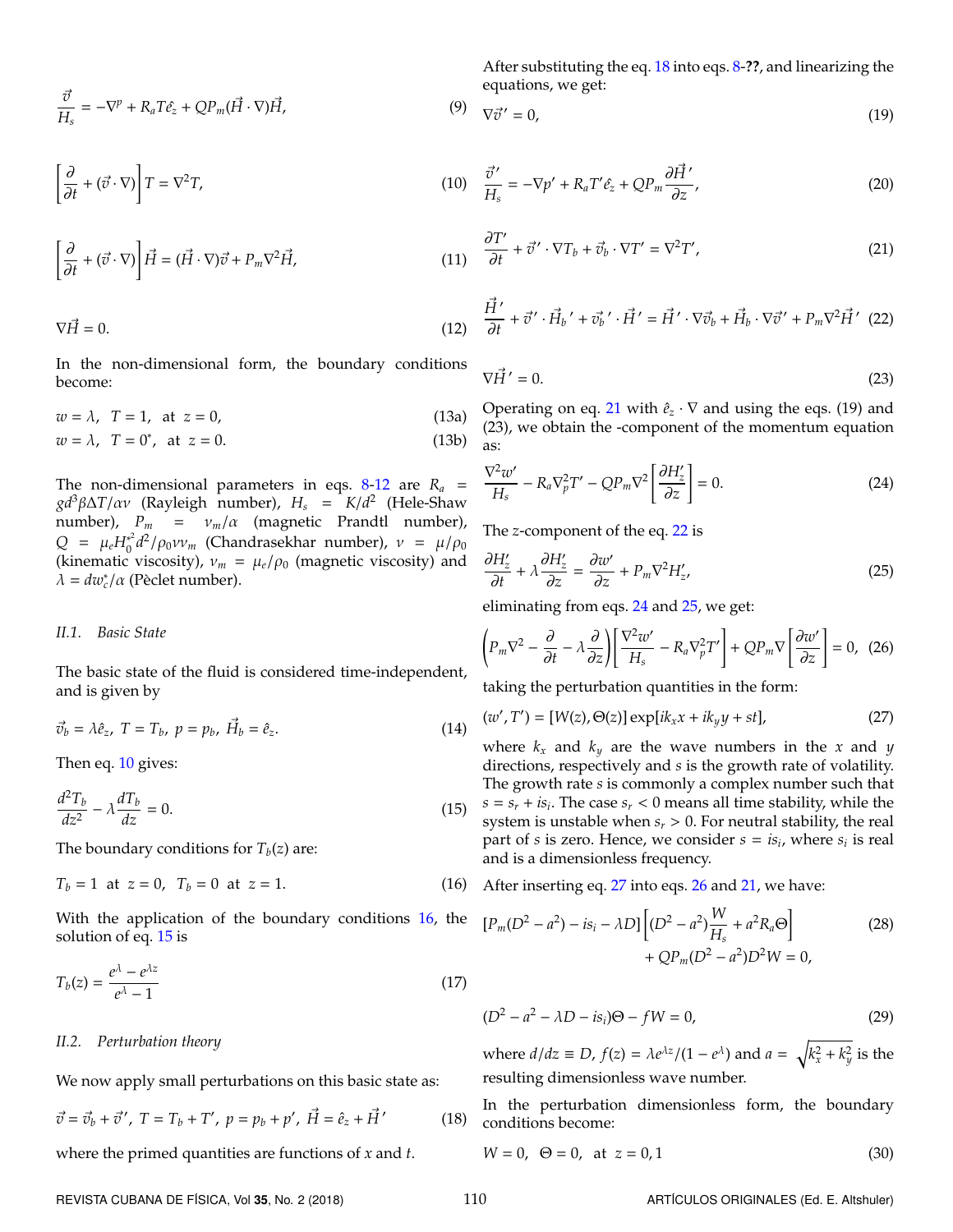In order to solve the system of equations [28-](#page-2-11)[30,](#page-2-12) the Galerkin For the case of porous medium (*H<sup>s</sup>* = 1), eqs. [35](#page-3-1) and [36](#page-3-2) weighted residuals method is applied. Accordingly, the become: support functions for and are assumed as:

$$
W = \sum_{P=1}^{N} A_P W_P, \quad \Theta = \sum_{P=1}^{N} B_P \Theta_P,
$$
\n(31)

where  $W_P = \Theta_P = \sin p \pi z$  (fulfilling the boundary conditions), and  $A_P$  and  $B_P$  are unknown coefficients, and  $p =$ 1, 2, 3, ..., *N*. On putting the above expression for *W* and Θ into eqs. [28](#page-2-11)[-29,](#page-2-13) we get a system of 2*N* linear algebraic equations in the 2*N* unknowns  $A_P$  and  $B_P$  where  $p = 1, 2, 3, ..., N$ . For the occurrence of non-trivial solutions, the determinant of coefficients matrix must be zero, which provides the characteristic equation for the system with Rayleigh number a *R<sup>a</sup>* as the eigenvalue.

### III. RESULTS AND DISCUSSION

To get analytical results, we choose so the Darcy-Rayleigh number *R<sup>a</sup>* is given by

$$
R_a = \Delta_1 + i s_1 \Delta_2, \tag{32}
$$

<span id="page-3-0"></span>where

$$
\Delta_1 = \frac{J(\lambda^2 + 4\pi^2) \left[ J(s_i^2 + J^2 P_m^2) + H_s \pi^2 P_m (s_i^2 + J^2 P_m) Q \right]}{4a^2 H_s \pi^2 (s_i^2 + J^2 P_m^2)}
$$
(33)

$$
\Delta_2 = \frac{J(\lambda^2 + 4\pi^2) \left[ s_i^2 + J P_m (J P_m + H_s \pi^2 (P_m - 1) Q) \right]}{4a^2 H_s \pi^2 (s_i^2 + J^2 P_m^2)}
$$
(34)

Here,  $J = (a^2 + pi^2)$ .

Since  $R_a$  is a physical quantity, it must be real. Thus, it follows from eq. [33](#page-3-0) that either  $s_i = 0$  (stationary convection) or  $\Delta_2 = 0$  $(s_i \neq 0 \text{ non-oscillatory convection}).$ 

## *III.1. Stationary mode of convection*

<span id="page-3-1"></span>Stationary convection occurs when  $s_i = 0$ . In this case, from eq. [33,](#page-3-0) the stationary Rayleigh number  $R_a^S$  can be obtained as

$$
R_a^S = \frac{(a^2 + \pi^2)(\lambda^2 + 4\pi^2) \left[ (a^2 + \pi^2) + H_s \pi^2 Q \right]}{4a^2 H_s \pi^2}
$$
(35)

From the eq. [35,](#page-3-1) it is clear that the critical Rayleigh number increases with an increase in  $Q$  and  $\lambda$ , while decreases with *H<sup>s</sup>* . Thus, the magnetic field and the throughflow have a stabilizing effect, while the Hele Shaw number has a destabilizing effect on the system.

The critical wave number  $a_c$  can be obtained as

$$
a_c = \pi (1 + H_s Q)^{1/4}.
$$
\n(36)

<span id="page-3-3"></span>

$$
R_a^S = \frac{(a^2 + \pi^2)(\lambda^2 + 4\pi^2) \left[ (a^2 + \pi^2) + \pi^2 Q \right]}{4a^2 \pi^2},
$$
\n(37)

<span id="page-3-5"></span><span id="page-3-4"></span>
$$
a_c = \pi (1 + Q)^{1/4}.
$$
 (38)

If there is no magnetic field  $(Q = 0)$ , eqs. [37](#page-3-3) and [38](#page-3-4) become:

<span id="page-3-6"></span>
$$
R_a^S = \frac{(a^2 + \pi^2)^2}{a^2} \left[ 1 + \frac{\lambda^2}{4\pi^2} \right],
$$
\n(39)

$$
a_c = \pi. \tag{40}
$$

This result is identical to that found by Nield and Kuznetsov [\[37\]](#page-5-27).

From eqs.  $39$  and  $40$ , when the throughflow is equal to one, i.e.  $\lambda = 1$ , the critical Rayleigh number is 40.4784. Recently, Barletta et al. [\[38\]](#page-5-28) obtained a more exact value by using a different methodology, getting 40.8751. Hence the approximation formula used in this paper gives an accuracy of 1 %. This shows that the approximation used in this paper is satisfactory for the case when throughflow is equal to one.

In the absence of throughflow, i.e.  $\lambda = 0$  eq. [37](#page-3-3) gives

<span id="page-3-7"></span>
$$
R_a^S = \frac{(a^2 + \pi^2) \left[ (a^2 + \pi^2) + \pi^2 Q \right]}{a^2}.
$$
\n(41)

Eq. [41](#page-3-7) coincides with that of Kiran et al. [\[39\]](#page-6-0).

# *III.2. Oscillatory mode of convection*

For oscillatory convection  $\Delta_2 = 0$  and  $s_i \neq 0$ . Using these in eq. [33,](#page-3-0) the expressions for oscillatory Rayleigh number  $R_a^{Osc}$ and the frequency of oscillations *s<sup>i</sup>* can be written as:

$$
R_a^{Osc} = \frac{J(\lambda^2 + 4\pi^2) \left[ J(s_i^2 + J^2 P_m^2) + H_s \pi^2 P_m (s_i^2 + J^2 P_m^2) Q \right]}{4a^2 H_s \pi^2 (s_i^2 + J^2 P_m^2)}.
$$
 (42)

<span id="page-3-8"></span>
$$
s_i = -JP_m \left[ JP_m + H_s \pi^2 (P_m - 1)Q\right]
$$
\n(43)

Eq. [43](#page-3-8) shows that the necessary condition for the occurrence of oscillatory mode of convection is:

$$
\frac{JP_m}{H_s\pi^2(1-P_m)} < Q\tag{44}
$$

In order to build *Q* positive, the magnetic Prandtl number *P<sup>m</sup>* must be less than unity. From eq. [43,](#page-3-8) it is also found that the oscillatory mode of convection is not likely in the absence of magnetic field.

<span id="page-3-2"></span>The graphical representation of the stability of the system in (*Ra*, *a*) plane is made in Figs. [2](#page-4-0)[-5](#page-4-1) for various parameter values. The values used in the figures are taken from various sources [\[4,](#page-5-2) [9,](#page-5-6) [40](#page-6-1)[–42\]](#page-6-2). The linear stability theory gives the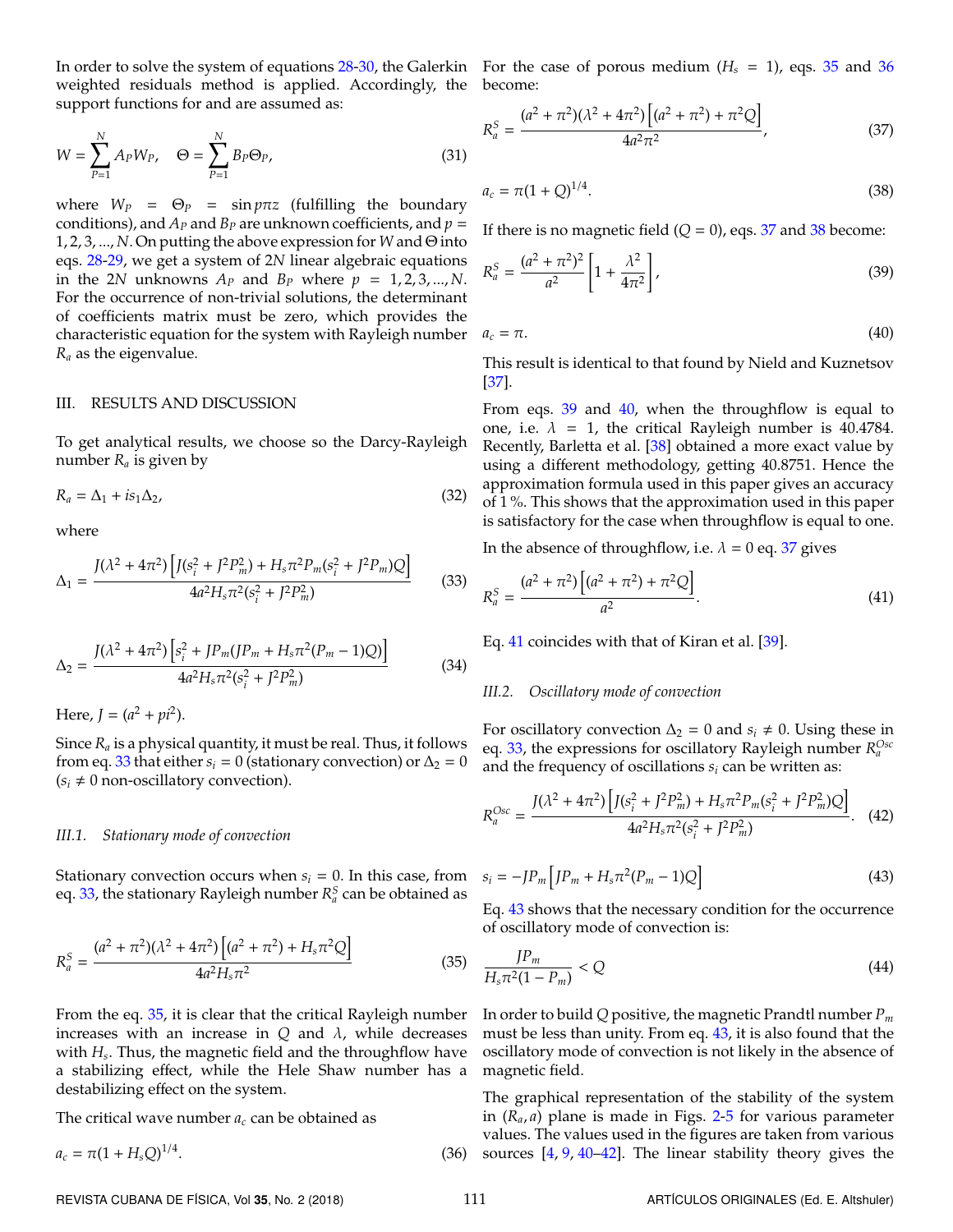condition of stability in terms of the critical Rayleigh number, below which the system is stable, and unstable above.

<span id="page-4-0"></span>

<span id="page-4-2"></span>Figure 2. The effect of the Hele-Shaw number *H<sup>s</sup>* on the stationary and oscillatory convection curves at  $\lambda = 0.5$ ,  $Q = 50$  and  $P_m = 0.5$ .



Figure 3. The effect of the magnetic field Q on the stationary and oscillatory convection curves at  $\lambda = 0.5$ ,  $H_s = 0.5$  and  $P_m = 0.5$ .

Figure [2](#page-4-0) represents the effect of the Hele-Shaw number *H<sup>s</sup>* on the stability of the system. From the figure it is observed that the critical Rayleigh number increases with a

decrease in the Hele-Shaw number *H<sup>s</sup>* . Hence, the Hele-Shaw number has a destabilizing effect on the behavior of the system. This is because on increasing the value of Hele-Shaw number the permeability of the Hele-Shaw cell increases and consequently the width of Hele-Shaw cell increases, which in turn makes the fluid flow faster.

<span id="page-4-3"></span>

Figure 4. The effect of the through flow  $\lambda$  on the stationary and oscillatory convection curves at  $Q = 50$ ,  $H_s = 0.5$  and  $P_m = 0.5$ .

<span id="page-4-1"></span>

Figure 5. The effect of the magnetic Prandtl number *P<sup>m</sup>* on the stationary and oscillatory convection curves at  $Q = 50$ ,  $H_s = 0.5$  and  $\cdot \lambda = 0.5$ .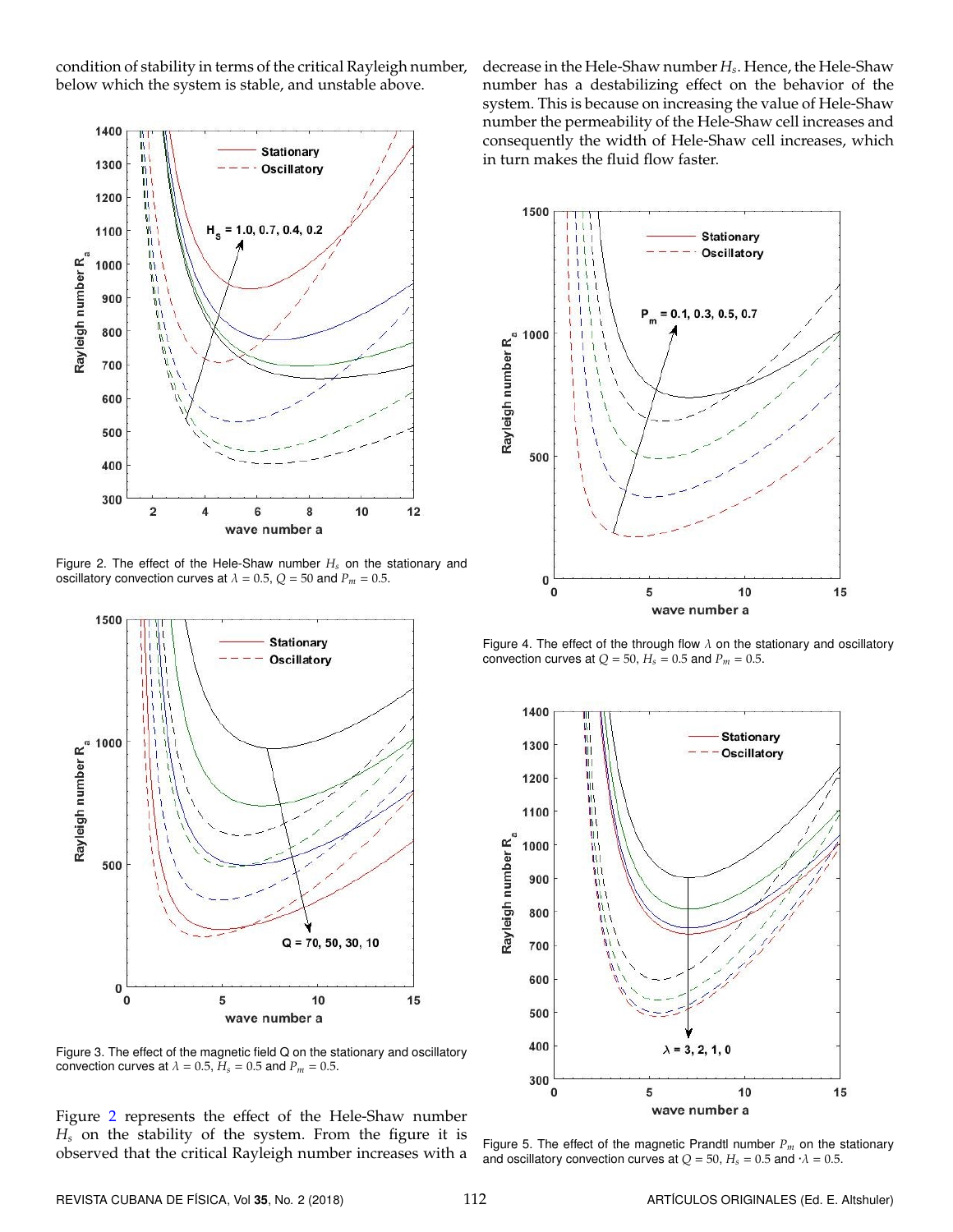The effect of the magnetic field parameter *Q* on the onset of stationary and oscillatory convection curves are displayed in Figure [3.](#page-4-2) This figure shows that a decrease in the value of *Q* decreases the critical stationary and oscillatory Rayleigh numbers. Hence the magnetic field parameter *Q* delays the onset of convection. This is because the increase of*Q*increases the Lorentz force, and the Lorentz force gives more resistance to transport. Hence, the magnetic field has a stabilizing effect on the system.

The effect of the throughflow parameter  $\lambda$  on the stationary and oscillatory mode of convections is shown in Figure [4.](#page-4-3) The minima on each plot give the critical Rayleigh number for the exchange of stabilities. This critical Rayleigh number decreases with decreasing value of the throughflow  $\lambda$  and hence their effect is to delay the onset of convection.

To measure the effect of the magnetic Prandtl number *P<sup>m</sup>* on the stability of the system, the deviation of Rayleigh number for stationary and oscillatory mode of convection is plotted in Figure [5](#page-4-1) as a function of wave number *a* for different values of the magnetic Prandtl number *Pm*. From this figure it is observed that the magnetic Prandtl number *P<sup>m</sup>* has no effect on the stationary convection, while for oscillatory convection it has a stabilizing effect on the system.

# IV. CONCLUSIONS

In this paper, the combined effect of throughflow and magnetic field on the instability of a fluid confined within a Hele-Shaw cell heated from below was investigated using linear stability theory. The behaviour of the magnetic field, the throughflow and the Hele-Shaw number on the onset of convection was analyzed analytically and discussed graphically. The results show that the increase in magnetic field and strength of throwflow tends to stabilize the system. An increase in the Hele-Shaw number was found to have a destabilizing effect on the system. It was also observed that the oscillatory mode of convection is possible only when the magnetic Prandtl number is smaller than unity.

# REFERENCES

- <span id="page-5-0"></span>[1] H. Lamb, Hydrodynamics, (Cambridge, Cambridge University Press, 1993).
- [2] G. K. Batchelor, An Introduction to Fluid Dynamics, (Cambridge Mathematical Library, 1967).
- <span id="page-5-1"></span>[3] L. M. Milne-Thomson, Theoretical Hydrodynamics, (Dover Publications, Inc., 1996).
- <span id="page-5-2"></span>[4] D. A. Nield, A. Bejan, Convection in Porous Media, (Springer, New York, 2013).
- <span id="page-5-3"></span>[5] H. S. J. Hele–Shaw, Trans. Inst. Naval Archit. **40**, 21 (1898).
- <span id="page-5-4"></span>[6] J. W. Elder, J. Fluid Mech. **72**, 29 (1967).
- [7] B. K. Hartline and C. R. B. Lister, J. Fluid Mech. **79**, 379 (1977).
- <span id="page-5-5"></span>[8] B. S. Bhadauria, P. K. Bhatia and L. Debnath, Int. J. Non-Linear Mech. **40**, 475 (2005).
- <span id="page-5-6"></span>[9] S. Chandrasekhar, Hydrodynamic and Hydromagnetic Stability, (Clarendon Press, 1961).
- <span id="page-5-7"></span>[10] W. Thomson, Phil. Mag. **42**, 1417 (1951).
- <span id="page-5-8"></span>[11] N. Rudraiah and I. S. Shivakumara, Int. J. Heat and Mass Transfer **27**, 1825 (1984).
- <span id="page-5-9"></span>[12] N. O. Weiss, J. Geophys. Res. **86**, 11689 (1981).
- <span id="page-5-10"></span>[13] M. B. Abd-el-Malek and M. M. Helal, J. Comput. Appl. Math. **218**, 202 (2008).
- <span id="page-5-11"></span>[14] D. Yadav, R. Bhargava and G. S. Agrawal, J. Eng. Math. **80**, 147 (2013).
- [15] D. Yadav, R. Bhargava, G. S. Agrawal, G. S. Hwang, J. Lee and M. C. Kim, Asia-Pacific J. Chem. Eng. **9**, 663 (2014).
- [16] D. Yadav, C. Kim, J. Lee and H. H. Cho, Computers & Fluids **121**, 26 (2015).
- [17] D. Yadav, R. A. Mohamed, H. H. Cho and J. Lee, J. Appl. Fluid Mech. **9**, 2379 (2016).
- <span id="page-5-12"></span>[18] D. Yadav, J. Wang, R. Bhargava, J. Lee and H. H. Cho, Applied Thermal Eng. **103**, 1441 (2016).
- <span id="page-5-13"></span>[19] R. Chand and G. C. Rana, Acta Mechanica et Automatica **9**, 63 (2015).
- <span id="page-5-14"></span>[20] R. Chand and G. C. Rana, J. Nanofluids **4**, 196 (2015).
- <span id="page-5-15"></span>[21] M. Sheikholeslami, H. Hatami and G. Domairry, J. Taiwan Inst. Chem. Eng. **46**, 43 (2015).
- [22] M. Sheikholeslami, M. Gorji-Bandpy, D. D. Ganji, P. Rana and S. Soleimani, Computers & Fluids **94**, 147 (2014).
- <span id="page-5-16"></span>[23] M. Sheikholeslami, F. B. Sheykholeslami, S. Khoshhal, H. Mola-Abasia, D. D. Ganji and H. B. Rokni, Neural Computing and Appl. **25**, 171 (2014).
- <span id="page-5-17"></span>[24] A. M. J. Al-Zamily, Computers & Fluids **103**, 71 (2014).
- <span id="page-5-18"></span>[25] U. Gupta, J. Ahuja and R. K. Wanchoo, Int. J. Heat Mass Transf. **64**, 1163 (2013).
- <span id="page-5-19"></span>[26] M. A. A. Hamada, I. Pop and A. I. M. Ismail, Nonlinear Analysis: Real World Applications **12**, 1338 (2011).
- <span id="page-5-20"></span>[27] M. C. Jones and J. M. Persichetti, AIChE J. 32, 1555 (1986).
- <span id="page-5-21"></span>[28] R. A. Wooding, J. Fluid Mech. **9**, 183 (1990).
- <span id="page-5-22"></span>[29] F. M. Sutton, Phys. Fluids **13**, 1931 (1970).
- <span id="page-5-23"></span>[30] D. A. Nield, AIChE J. **33**, 1222 (1987).
- <span id="page-5-24"></span>[31] A. Khalili and I. S. Shivakumara, Phys. Fluids **10**, 315 (1998).
- <span id="page-5-25"></span>[32] I. S. Shivakumara and S. S. Kumar, J. Geophys. Eng. **4**, 104 (2007).
- [33] D. A. Nield and A. V. Kuznetsov, Transp. Porous Med. **87**, 765 (2011).
- [34] D. Yadav, J. Lee and H. H. Cho, J. Braz. Soc. Mech. Sci. Eng. **38**, 2299 (2016).
- [35] D. Yadav, J. Appl. Fluid Mech. **11**, 679 (2018)
- <span id="page-5-26"></span>[36] Y. N. Murty, Int. J. Numerical Methods for Heat & Fluid Flow **9**, 677 (1999).
- <span id="page-5-27"></span>[37] D. A. Nield and A. V. Kuznetsov, Transp. Porous Med. **11**1, 731 (2016).
- <span id="page-5-28"></span>[38] A. Barletta, M. Celli, A. V. Kuznetsov and D. A. Nield, J. Heat Transfer **138**, 032601 (2015).